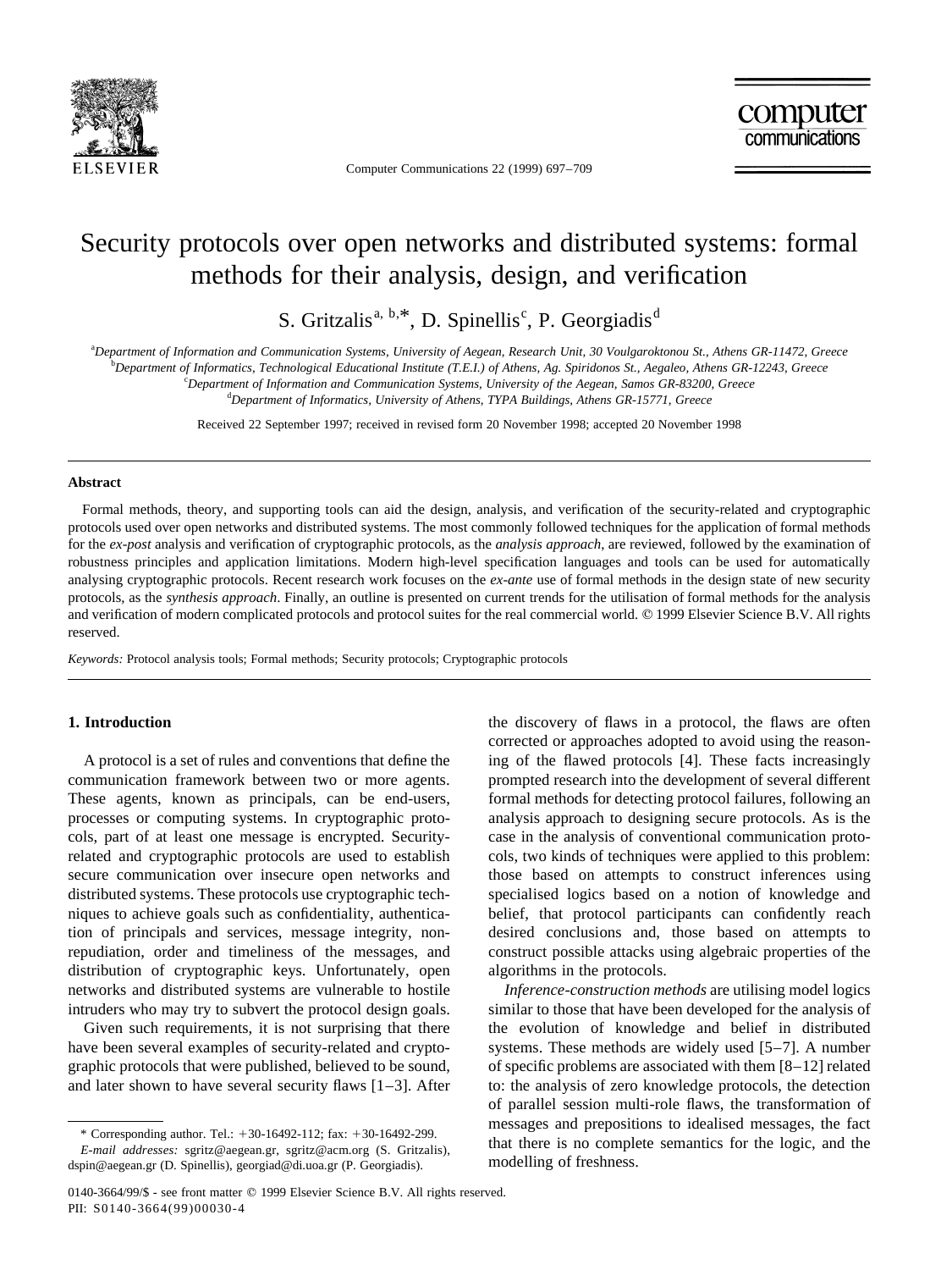*Attack*-*construction methods* construct probable attack sets based on the algebraic properties of the protocol's algorithms. These methods [13–22] are targeted towards ensuring authentication, correctness, or security properties; they are independent of the correctness of a proposed logic. Their main disadvantage lies in the big number of possible events that must be examined.

Attempting to avoid the exponential searches of the attack-construction methods or to extend analyses to protocols that involve arbitrarily large numbers of participants and messages, has given rise to a third approach for the analysis of protocol failures. This is the recent approach of *proof*-*construction methods*, which has the potential of being as thorough as attack-construction in finding possible attacks, while avoiding exponential searches by replacing them with theorems about these searches. The proofconstruction methods are complementary to inferenceconstruction methods, as they are also based on the problem formalisation through hypotheses and authentication properties, but rely on problem-specific properties and a specification at a finer level of precision. Proof-construction methods formally model the actual computations performed in protocols and prove theorems about these computations. This approach has been taken by Snekkenes [23], Bolignano and Paulson [24–26], and Brackin [27].

In this article, we provide a review of the state-of-the-art in the application of formal methods and the development of relevant tools for the analysis, design and verification of security-related and cryptographic protocols and outline major trends of research in this area. The remainder of this article is organised as follows: in Sections 2–4, we describe under the *analysis approach* the most commonly followed approaches to the *ex*-*post* application of formal methods to the already designed cryptographic protocols. In Section 5, we outline the use of security-related formal specification languages and tools for automatically analysing cryptographic protocols. In Section 6, we present an assortment of helpful principles and limitations encapsulating relative experience of good and bad practice that can be used in the design of error-free cryptographic protocols. In Section 7, we discuss the recent trends for the *ex*-*ante* use of formal methods in the design stage of new cryptographic protocols using the *synthesis approach*. Finally, in Section 8, we outline the modern trends for the utilisation of formal methods in the analysis and verification of modern complicated protocols and protocol suites for the real commercial world.

### **2. Attack-construction methods**

Attack-construction methods can be divided into three sub-categories based on their theoretical foundation:

- methods based on general purpose validation languages;
- algebraic simplification theoretic model methods; and
- special purpose expert system, scenario based methods.

In the following paragraphs, we present these subcategories in order to describe the basic features of every method.

# *2.1. Methods based on general purpose validation languages*

These methods analyse a cryptographic protocol as any other program whose correctness they are trying to prove. This is achieved by specifying the protocol: as a finite-state machine [21,22], using predicate calculus [14], or within a process algebra [20,15].

Sidhu and Varadharajan map the protocol to a finite-state machine [21,22]. The first analysis method [21] verifies the basic properties of a number of protocols, detects basic flaws, but is unable to detect flaws due to the re-use of old messages as no temporal assumptions are made. The second method [22] also verifies the basic properties of a number of protocols, but exhibits a number of problems as the number of states increase. In addition, in order to deal with the flaws related to the re-use of old messages, the authors propose to incorporate the analysis data from the session key message contents.

Another approach introduced by Kemmerer, is based on predicate calculus extensions [14]. This method uses the specification language Ina Jo and the Formal Development Methodology. Ina Jo [28] is a non-procedural assertion language that is an extension of first-order predicate calculus. Formal specifications written in Ina Jo specify definitions, initial conditions, transforms, axioms, and criteria. Criteria are used to specify critical requirements for a secure state. Ina Jo formal specifications can then be executed and verified by related tools, such as Inatest. This approach has proved to be successful in locating both active and passive attack flaws, as in both cases the intruder is a separate entity in the model's mathematical framework.

Roscoe proposed a more rigorous approach [20], which is based on modelling all the agents taking part in the protocol, including the communicating principals and the intruder as Communicating Sequential Processes (CSP). The proposed method can be used to formalise messages, traces, intruders, and nonce challenges. The Failures Divergence's Refinement checker (FDR) tool is a general purpose tool that is used later to determine whether an implementation refines a specification. FDR takes as input two CSP processes; a specification and an implementation and tests whether the implementation refines the specification. Initially, this approach was used to analyse many sorts of systems, including distributed databases and communication protocols [29]. Recently, it has also been used to analyse security protocols [20,15]. In the case of protocol authentication, FDR is used to test whether the protocol correctly achieves authentication and to discover a specific kind of attack of the protocol: this is the case in which an intruder is masquerading as another one within a protocol run. Then, the protocol is adapted in order to remove the potential flaw and FDR is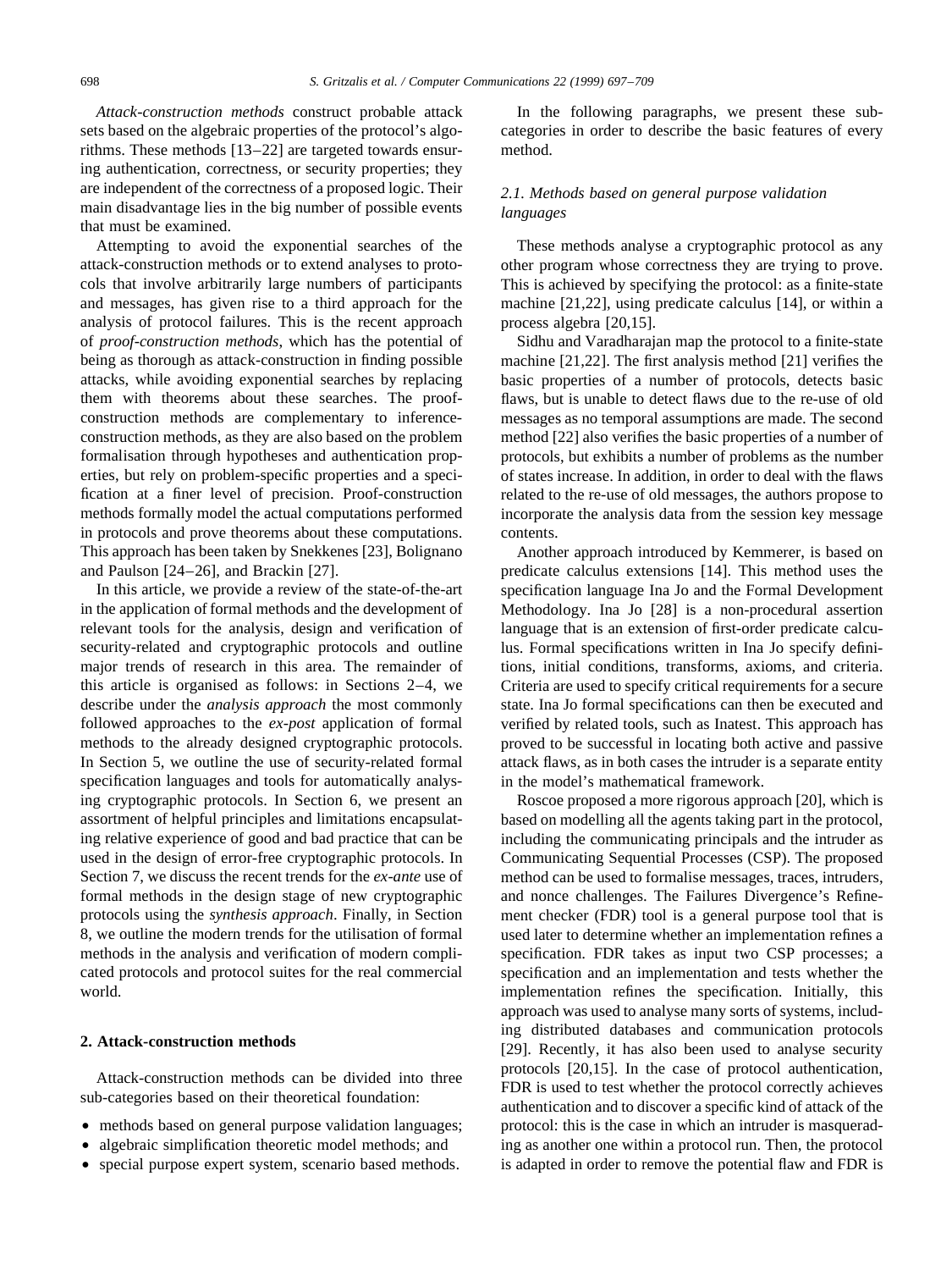used to verify that there are no attacks on a small system running the protocol. The tests using FDR have proven to be rather fast. However, the main problem of the effectiveness of this approach in the examination of large scale systems remains. As FDR requires a user-specified limit on properties such as the number of objects it will consider, failure to find an attack only asserts that an attack cannot be found within those specified limits.

Roscoe and Goldsmith [30] have described how a fully potent cryptographic protocol attacker can be modelled using a given inference system in CSP. Their approach utilises the FDR2 tool by Formal Systems. It uses a lazy exploration strategy which examines the subset of intruder states reachable by the protocol rules effectively exploring the behaviour of the intruder in parallel with the protocol's evolution. A particular advantage of their methodology lies in their ability to reason out the absence of denial-of-service attacks. Their technique requires the production of a CSP description of the protocol by hand. This has proved to be not only time-consuming, but also error-prone, even for experts in this area. For semi-automating the CSP description, Lowe designed a program named Casper [31]. Casper is an effective front-end for the aforementioned approach and will be presented in Section 5.

J.C. Mitchell, M. Mitchell, and Stern use a generalpurpose state enumeration tool, named Mur $\phi$  [32] (pronounced "Mur-Phi" from the Greek letter  $\phi$ ) to analyse security-related protocols [19]. The methodology is similar to the approach used in CSP model checking of cryptographic protocols. It involves modelling the protocol and the desired properties in the Mur $\phi$  language. Mur $\phi$  then verifies—using breadth-first or depth-first full state enumeration—that all reachable states of the system satisfy the specification. Typically, the methodology for analysing protocols involves the following successive steps: formulate the protocol, add an adversary to the system, state the desired correctness condition, run the protocol for some specific choice of system size parameters, experiment with alternate formulation, and repeat. Mur $\phi$  has been used to demonstrate flaws already known, as TMN [33] and Kerberos version 5 [34]. A useful aspect of the Murdapproach is that it is feasible to modify a system description to reflect a situation in which one or more pieces of secret information were compromised.

The standardised language LOTOS [35–36] has also been used to specify security protocols and cryptographic operations [37] and aid the verification of a protocol's robustness to intruder attacks. LOTOS is made up of two main components: a process algebra with a structured operational semantics and an abstract datatype language. The LOTOS formal language has been used to model the Equicrypt protocol [38] for conditional access to multimedia services and to find some successful attacks against it [39]. LOTOS has also been used by Germeau and Leduc to specify a registration protocol for the mutual authentication between a Trusted Third Party and a user [40].

Another general purpose formal specification language used in this area is ASTRAL [41], whose strength lies in the specification real-time systems. Dang uses the ASTRAL model checker [42] to check the ability of satisfaction of critical requirements of an ASTRAL specification by enumerating the possible runs of transitions within a given time. ASTRAL has been applied on the Needham–Schroeder public-key authentication protocol [2], and the TMN protocol [33]. The ASTRAL model checker missed a bug in TMN, because it required excessive execution time under the given ASTRAL coding of the specification. Further, the ASTRAL approach uncovers simple bugs also uncovered by Mur $\phi$  tool. These results are preliminary, but it is expected that ASTRAL will prove to be more effective in the investigation of real-time protocols.

All the approaches described before were shown to discover attacks caused by the lack of explicitness in the protocol messages. Unfortunately, they suffer from the large size of the state space under exploration. Additionally, if a method fails to find an attack, this only means that there is no attack on the particular small system analysed, but an attack may exist for some larger system running the same protocol. Hence, the effectiveness of the aforementioned methods in the examination of large scale systems remain to be demonstrated. Lowe [43] presents sufficient conditions for the protocol and its environment guaranteeing that, if there is no breach of secrecy when the protocol is run by an appropriate small system, then there is no breach of secrecy on any system.

Although these general purpose methods were judged as an important contribution to the field, research has often turned into more specialised directions. The driving force behind this turn is the strong desire to use reasoning knowledge specific to the cryptography domain.

#### *2.2. Algebraic simplification theoretic model methods*

The algebraic simplification methods model a protocol with a collection of rules for transforming and reducing algebraic expressions representing messages. Representative methods in this category have been proposed by Dolev and Yao [13], and Meadows [16,17].

Dolev and Yao presented the basic model for the statemachine approach [13]. According to their model, an intruder is in full control of the network being able to read, modify, create, and delete messages; effectively, the intruder is using the system being attacked as a machine to generate words (messages). The words follow some rewrite rules, based, for example, on the properties of symmetric encryption. The intruder's task is to discover a word that should have been secret. Thus, the protocol security problem is transformed into a search based on a termrewrite system. This approach was used to develop analysis algorithms for some restricted protocol classes.

According to the aforementioned work, two models were developed, namely the cascade protocol model, in which the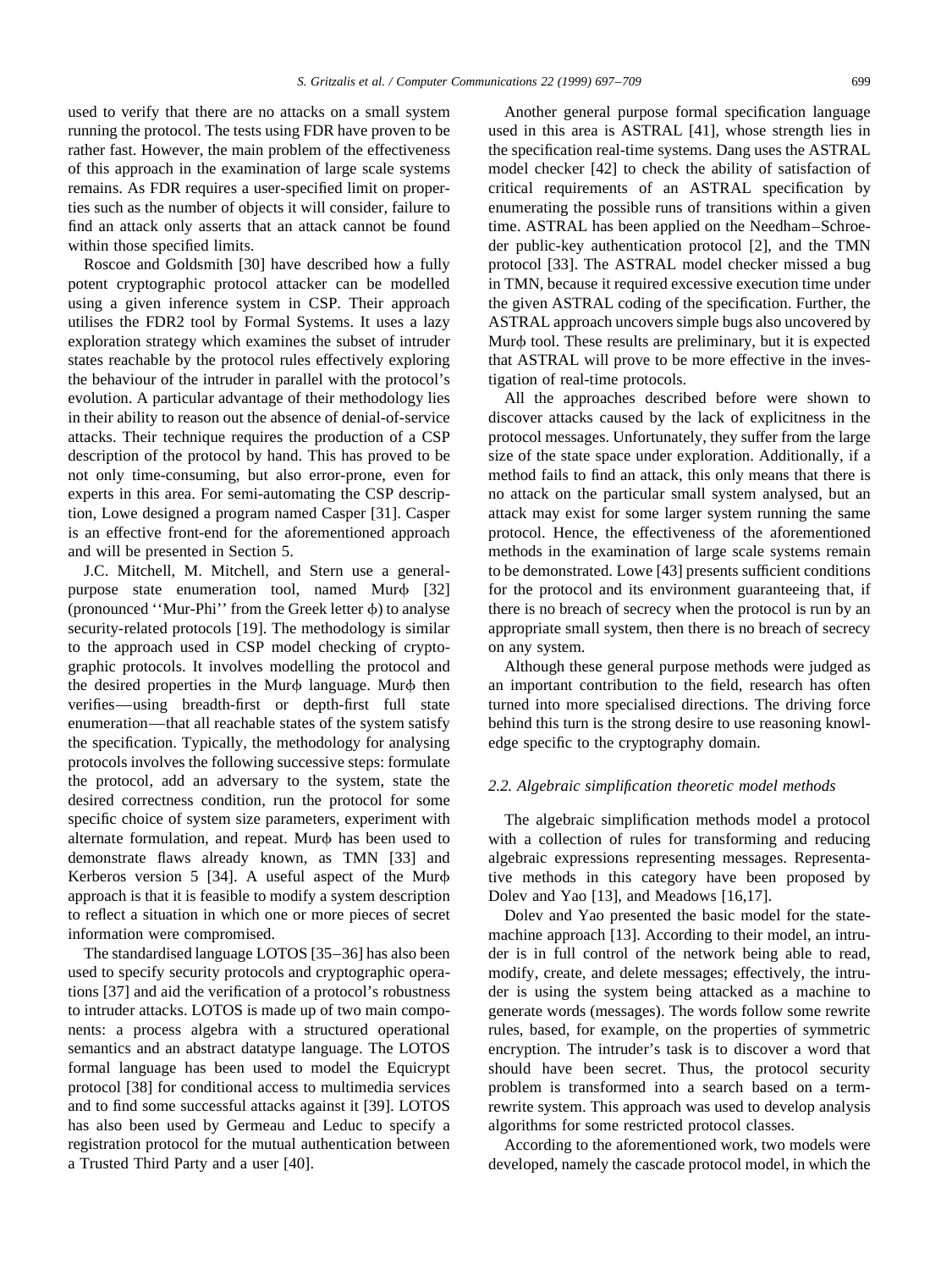users can apply cryptographic operations in several layers to form messages and, the name-stamp protocol model in which the users are allowed to append, delete, and check names encrypted together with the plaintext. The namestamp protocol can be used to model layers of encryption. The main drawbacks of the Dolev–Yao model are its failure to model the principals' ability to remember state information between states, and the fact that it can only detect protocol deficiencies.

Meadow's NRL Protocol Analyzer [16,17] is a prototype verification tool, written in Prolog, that can be used to assist either in the verification of security properties of cryptographic protocols or in the detection of security flaws. The NRL model takes the same approach as the term-rewrite model of Dolev–Yao. The main difference between the two models is that the Dolev– Yao model treats a protocol as a machine for producing words, while NRL Protocol Analyzer treats a protocol as a machine for producing not only words, but also beliefs and events. In the NRL model, each protocol participant possesses a set of beliefs. These beliefs are created or modified as a result of receiving messages made up of words, while messages are sent depending on both beliefs and messages received. Events represent the state transitions in which new words are generated and beliefs modified. Thus, an intruder who controls the dissemination of messages can use the protocol to produce words, beliefs, and events.

The NRL Protocol Analyzer, in common with the Interrogator model [18,44] uses a backward search strategy to construct a path from a specified insecure state to an initial state. The main difference between the NRL model and the Interrogator stems from their end goals: the NRL model aims to prove that a protocol is secure, while the Interrogator is designed to search for ways to achieve insecure states without guaranteeing that the protocol is secure if the search fails. However, unlike the Interrogator model the NRL Analyzer can construct a single path using an arbitrary number of protocol rounds, thereby working in an infinite state space. This approach allows the NRL Analyzer to discover attacks based on a combination of a protocol runs.

The NRL Protocol Analyzer was used successfully to locate a series of previously unknown flaws in a number of protocols [45,46], and to demonstrate flaws that were already known in the literature [47]. The main drawback of the current implementation is the fact that to keep the state space workable, some drastic simplifying assumptions are required. In addition, as with most rule-rewrite systems, it is not clear how well the system scales as more complicated algorithms will need to be expressed using an ever increasing set of rules. Another source of difficulty in using the NRL Protocol Analyzer lies in the generation of lemmas stating that infinite classes of states are unreachable: these have to be proved by hand. In Section 5, we describe an effective procedure [48] for making this task easier by automating the process of generation of lemmas.

#### *2.3. Special purpose expert system, scenario based methods*

One of the earliest systems that used the Dolev–Yao approach is the Millen's Interrogator Model [18,44]. The Interrogator is a software tool written in Prolog that incorporates a protocol state-transition model. While the abstract model includes the usual state variable for the intruder's set of known items, the search algorithms expressed recursively use a state representation with no explicit mention of the known set.

In addition, the Interrogator has an equation-solving facility for terms using encryption and other operators used in authentication protocols. This facility called generalised narrowing implements a multiple-theory approach which handles commutative operators like exclusive-or and others, such as a limited form of finite-field exponentiation to which prior narrowing algorithms do not apply. Protocol participants are modelled as communicating state machines whose messages to each other are intercepted by an intruder who can either destroy messages, modify them, or let them pass through unmodified. Given a final state in which the intruder knows some word which should be secret, the Interrogator will try—by using operations defined by non-confluent rewrite systems—all possible ways of constructing a path by which that state can be reached. If it finds such a path, then it has identified a security flaw; however, its failure to find an attack does not constitute a proof that no attack exists within its model. The Interrogator model has not uncovered previously unknown attacks in well-known protocols, but it was able to reproduce a number of already known attacks [47].

# **3. Inference-construction methods**

A formal logic model, called BAN logic [5], presented by Burrows, Abadi, and Needham has been widely used in the analysis of authentication protocols. BAN logic of belief belongs to the class of KD45 modal logics which practically means that any fact is only a belief and does not need to be universal in time and space. It assumes that authentication is a function of integrity and freshness, and uses logical rules to trace both of those attributes through the protocol. There are three main stages for the analysis of protocol using the BAN logic. The first step is to express the assumptions and goals as statements in a symbolic notation so that the logic can proceed from a known state to one where it can ascertain whether the goals are in fact reached. The second step is to transform the protocol steps into symbolic notation. Finally, a set of deduction rules called postulates are applied. The postulates should lead from the assumptions, via intermediate formulae, to the authentication goals.

BAN logic was a success. It found flaws in several protocols, including Needham–Schroeder [2] and CCITT X.509 [49]. It uncovered redundancies in many protocols, including Needham–Schroeder, Kerberos [50], Otway–Rees [51],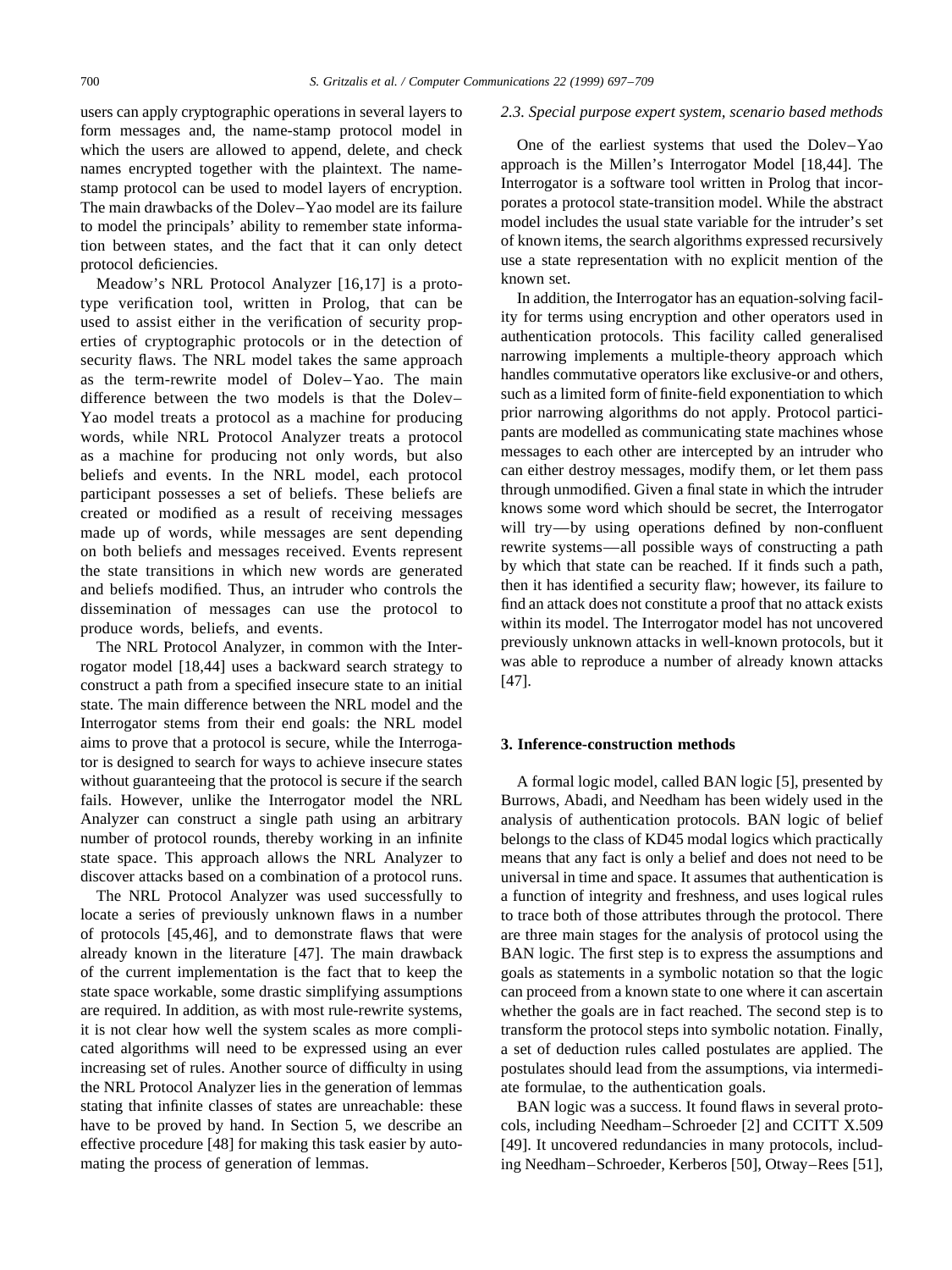and CCITT X.509 [49]. Many published articles use BAN logic to make claims about their protocol's security [52,53].

Inevitably, critiques on various features of the BAN logic have been published. According to Liebl, it is difficult to prove properties of the BAN logic, such as completeness, and the logic does not take into consideration the release of message contents and the interaction of the runs at different time of the same protocol [54]. Nessett criticised the BAN logic about its claimed goals of authentication [55]. He constructed a specific example in order to demonstrate the BAN logic's failure to discover flaws which violate security in a basic sense. Snekkenes examined the BAN logic's limitation of providing partial correctness of proofs [56]. Syverson described the common misunderstandings about the BAN logic's goals and explained a problem of informality in BAN logic's operational semantics [10]. For this reason, specific measures to formalise BAN logic have been proposed by Mao and Boyd [57]. This formalisation is desirable, not only for its potential in providing rigorous analysis of security protocols, but also for its ability to support computer-aided analysis.

The most criticised points in the BAN logic are: the fact that there is no complete semantics for the logic and the modelling of freshness. The lack of complete semantics may lead to problems in modelling as some facts may have an unclear meaning. It usually causes problems at the idealisation step due to ambiguity and vagueness, particularly where a message is idealised into a formula containing information not present in the message itself. None the less, it was often during the idealisation step that researchers found interesting protocol flaws. An interesting research goal to overcome the BAN logic's drawback would be the development of an efficient method for authenticating protocol idealisations. This method would presumably be based on rule-based techniques and would result in a way to refine a big protocol message transformation step into smaller, simpler, and easier to understand steps. This method would reduce the possibility of error occurrence in the informal protocol idealisation steps and would increase the ease of diagnoses of lower-level design flaws. Mao and Boyd have worked towards this goal [58], but their work neither covers protocols using public-key algorithms nor does it include a theoretic proof of the soundness of the proposed idealisation rules. Regarding the modelling of freshness, it is not possible—as is the case in most modal logics—to distinguish between the freshness of creation and freshness of receipt. The abstract level of BAN logic models results in difficult to assess hypotheses and protocol descriptions. According to Syverson [59], BAN logic's results seem to be less reliable than NRL Protocol Analyzer's, but are easier to come by. Other published logic systems are designed as extensions to BAN logic [6,9,60] or correct perceived weaknesses [56,57].

A successful, but rather complicated approach called GNY logic, was proposed by Gong, Needham, and Yahalom [6] increasing the scope of BAN logic. GNY logic aims to analyse a protocol step-by-step, making explicit any assumptions required, and drawing conclusions about the final position it attains. This logic offers important advantages over the BAN logic. The GNY approach places a strong emphasis on the separation between the content and the meaning of messages which increases the consistency in the analysis and introduces the ability to reason at more than one level. In GNY logic, principals can include messages data which they do not believe in, but just possess. It is also possible to express the ability of a recipient to identify the expected messages and allows one to determine that certain messages are not replays of a recipient's own previous messages in a given session. GNY logic has a number of drawbacks: it addresses only authentication and is much more complicated and elaborate than other methods as it has many rules which have to be considered at each stage [61].

A Higher Order Logic (HOL) theory [62] formalising an extended version of GNY, named BGNY logic has been introduced by Brackin [8]. This belief logic is used by the software that automatically proves authentication properties of cryptographic protocols. Similar to the GNY logic, BGNY addresses only authentication. However, BGNY extends the GNY logic including the ability to specify protocol properties at intermediate stages, and being able to specify the protocols that use multiple encryption and hash operations, message authentication codes, hash codes as keys, and key-exchange algorithms.

Another logic, called SvO, presented by Syverson and van Oorschot [7], is designed to capture the features of extensions and variants of four logics, namely BAN, GNY, AT [63], and vO [60] in a single unified framework. In addition, the authors provide model-theoretic semantics with respect to which the logic is sound. The SvO logic was intended to encompass the reasoning of these other logics, while providing a rigorous understanding of its formal expressions. The SvO logic is considered to be simpler to use and more expressive than any of the logics from which it is derived.

Kailar proposes a special-purpose logic to be used in the analysis of communication protocols that require accountability [64], such as those for secure electronic transactions. This logic looks at what can be achieved without making any assumptions about freshness. A set of postulates which are applicable to the analysis of proofs in general, and the proofs of accountability in particular are proposed. In the same framework, an authentication logic presented by Kessler and Neumann [65] analyse the accountability of transactions in the framework of electronic commerce protocols. Their work is based on the AUTLOG semantics developed in [66]. New rules and predicates are used to model accountability and to prove that the new calculus is correct with respect to the formal semantics.

Wedel and Kessler also propose a logic for the analysis of authentication protocols [66] providing formal semantics for proving its soundness. This logic can handle a wide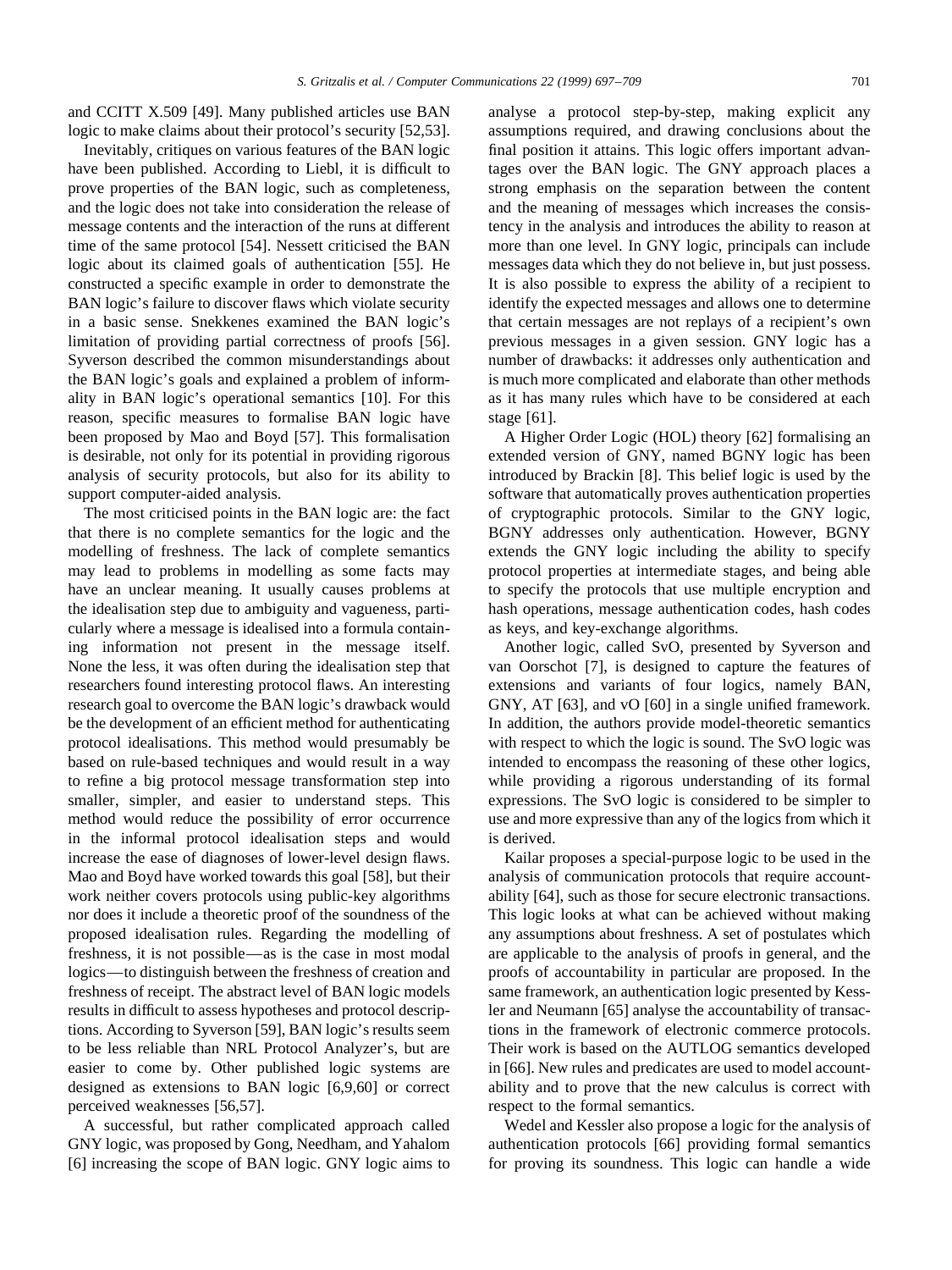variety of cryptographic mechanisms using a minimum of notation. In their approach, the elimination of the formuli out of the idealised messages leads to a clear distinction between the protocol itself and the assumptions about it.

### **4. Proof-construction methods**

As mentioned before, inference-construction methods do not address secrecy, often lack clear semantics, and it is sometimes difficult to say exactly what a belief-logic proof actually proves. However, attack-construction methods may have to search spaces that grow exponentially with the size of the protocol, hence the time and space they require can easily exceed all available resources.

In order to confront the aforementioned drawbacks, Bolignano proposed an approach targeting the generation of human-readable proofs [25]. Such proofs can be used as part of a vulnerability analysis or formal code inspections. In order to achieve this goal, specific properties of the problem are used to formalise the requirements and simplify the proofs. The approach places particular emphasis on the clear description of the problem providing a clear separation between reliable and unreliable principals, the precise description of their roles, beliefs, and control structures, the imposition of sequencing constraints, the expression of authentication properties using temporal features, and the formalisation of algorithm properties. The use of powerful invariants and the axiomatisation of intruder knowledge result in a verification process whose conciseness is comparable to that of modal based approaches. The process can be automated within a framework of typed logics using the Coq proof assistant [67].

Paulson has independently developed a similar approach synthesising the inference-construction method idea of protocol message guarantees and the attack-construction method notion of events [24,26]. Unlike Bolignano, who models the states of the four agents A, B, S, and the Spy, Paulson defines protocols inductively as the set of all possible event traces. Agents receiving a trace can forward it and extend it according to the protocol rules, while remaining agnostic to the message's true sender. This approach allows the modelling of both attacks and key losses. Again, the process is partially automated using the Isabelle theorem prover [68].

Within the same framework, Schneider presents a general approach for the analysis and verification of authentication properties in the language of CSP [69]. The focus of this research work is the development of a specific theory targeted towards the analysis of authentication protocols and built on top of the general CSP semantic framework. The CSP syntax provides a precise way to describe authentication protocols in terms of the messages accepted and transmitted by the individual protocol participants. This approach aims to bridge the gap between the ability to express authentication protocols in a precise way and the facility to reason formally about the properties they exhibit. The aforementioned theory has been successfully applied [70] to the modelling and analysis of the Zhou and Gollmann fair non-repudiation protocol [71].

More recently, Fabrega, Herzog, and Guttman introduced the notion of a *strand space* [72,73]. They proposed a model and a set of proof methods for cryptographic protocols along the lines of the NRL Protocol Analyzer, Schneider's work, and Paulson's inductive definitions. A *strand* is defined as a sequence of events within the domain of a security protocol representing the actions of legitimate party or a penetrator. Defining a *strand space* as a graph of stands allows protocol correctness to be expressed as connections between different kinds of strands. In conjunction with the aforementioned formalism, the authors use the concept of ideals to prove the bounds on a penetrator's capabilities independent of the security protocol being analysed. This approach is characterised by the simplicity of the model and the effortless production of reliable protocol correctness proofs. An interesting concept of this method is the pictorial approach [74] which is used as a heuristic for stating and proving the correctness results. Strand spaces can help users draw informative pictures of security protocols, attacks, correctness theorems, and crucial steps in the proofs; thereby focusing on the protocol goals and their satisfaction.

Finally, another related approach is the implementation of the protocol security theory developed by Snekkenes [23] within the HOL theorem prover [62]. The prover works on an explicit identification of the participants' message extractions, computations, tests, and actions exploiting the algebraic properties of the cryptographic algorithms used. The theory also distinguishes participants from the roles they play, thereby modelling attacks in which an attacker leads the legitimate participants to think they are at different stages in the protocol than they really are Snekkenes has also developed proof tools that are based on large amounts of human input.

# **5. Formal specification languages and tools for automatically analysing cryptographic protocols**

The techniques outlined before cannot be easily applied by analysts other than the developers themselves. The main reason for this difficulty is the fact that the protocols have to be respecified for each technique, and it is not easy to transform the published description of the protocol into the required formal system. Hence, some tools are designed as automatic translators. The input to any such translator still requires a formally-defined language, but it can be made similar to the message-oriented protocol descriptions that are typically published in the literature. This introduces the idea of designing a single common protocol specification language that could be used as the input format for any formal analysis technique.

Meadows [48] describes a heuristic procedure for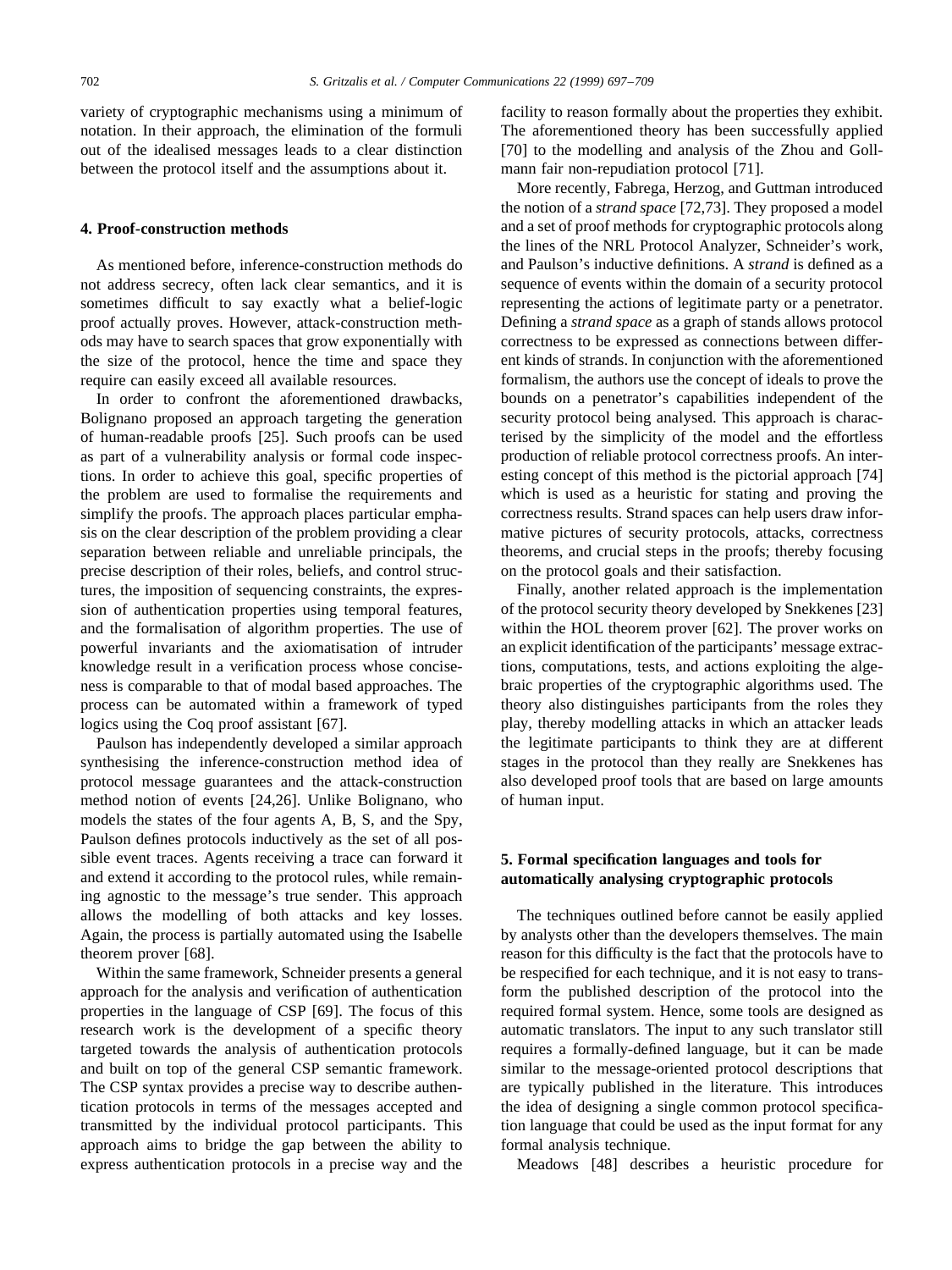automating language generation using the NRL Protocol Analyzer. In contrast to other methods, in which languages are defined by hand and unreachability properties are automatically proved, this approach combines the language generation with the unreachability proof. By using this approach, the languages are efficiently created and are also amenable to automated analysis thereby improving the performance of the NRL Protocol Analyzer.

Brackin specifies a simple Interface Specification Language (ISL) and describes an Automatic Authentication Protocol Analyzer (AAPA) which can automatically either prove that specific protocols satisfy the desired properties, or identify precisely where these proof attempts fail [75– 77]. The AAPA produces its proofs using the BGNY protocol analysis belief logic implemented in the HOL family of proof tools. The AAPA can be used either alone or as part of the Convince system [78]. The Convince tool facilitates the modelling and analysis of cryptographic protocols using a HOL theorem prover with automated support. This tool, developed by Lichota, Hammonds, and Brackin implements BGNY belief logic. It consists of the AAPA together with a graphical user interface that automatically creates ISL specifications from user-created graphical protocol representation.

The time and space required to do an AAPA analysis grow quadratically with the size of the protocol making it possible for the AAPA to quickly analyse large and complicated protocols. A creditable performance to evaluate the results of AAPA includes the analysis of 52 protocols from ''A Survey of Authentication Protocol Literature'' by Clark and Jacob [79]. This is a continually updated library of protocols analysed in the protocol-failure literature. As mentioned before, the time for protocol analysis proved to be quite brief; an experienced user needed 80 working hours to model and analyse 52 protocols. However, AAPA misses some failures, most notably non-disclosure failures, due to the fact that BGNY belief logic makes authentication deductions by assuming that there were no non-disclosure violations. Nevertheless, AAPA remains one of the most effective modern tools aiding the design and analysis process.

Another promising language named Common Authentication Protocol Specification Language (CAPSL), partly inspired by ISL, is being developed by Millen [80]. CAPSL is proposed as a single common protocol specification language that can be used as the input format for any formal analysis technique, such as Prolog state-search analysis tools [18], the NRL Protocol Analyzer [16,17], model-checking with FDR [15], and HOL [8]. The main objectives of the CAPSL design are usability, abstraction, completeness, extensibility, parsability, and scalability.

A program named Casper, developed by Lowe [31], semi-automatically produces the CSP description from a more abstract description, thus greatly simplifying the modelling and analysis process. Casper compiles high level protocol descriptions, written following a notation

similar to the notation used in the academic literature, into CSP scripts for checking on FDR2. Casper does not yet cover all the features found in the security protocols, but it was applied to a number of known protocols, such as the Andrew protocol, the Kerberos protocol, the CCITT X.509 protocol, and the Yahalom protocol [5]. Some of these case studies are available via the Casper Web page [81]. The main differences between the CAPSL and the Casper language stem from the fact that a Casper input file has to define not only the protocol itself, but also the system to be checked; CAPSL defines only the protocol. The most important consequence for Casper is that when designing the input syntax, one has to provide a mechanism for defining the agents who are taking part in the system, the specific roles they played, and the data items they used.

Recently, Abadi and Gordon developed the Spi calculus language to be used for specifying the cryptographic protocols [82]. The Spi calculus is an extension of the Pi calculus [83], an existing language for specifying mobile computation which does not include any construction for encryption and decryption. Within Spi calculus protocols are represented as processes, while their security properties are represented using the notion of protocol equivalence. The Spi calculus approach resembles the modal logic reasoning about channel utterances and the characterisation of knowledge within a state-machine environment. However, it differs from other approaches by representing integrity and secrecy as equivalencies and defining the environment as a Spi calculus process.

Finally, Brackin proposed a tool targeted towards automating proof-construction [27,84]. The HOL theory Protocol Description Logic (PDL) formalises the low-level details of the actions performed by processes executing a protocol. PDL is not sufficiently expressive to formalise all protocols specified in CAPSL [80]. The main advantage of Brackin's approach is that the complexities that arise in proving desired belief inferences will not need to be considered again once these inferences are proved. Thereby protocol analyses using PDL are not only as trustworthy as those produced by attack-construction methods, but also comparable in speed to those performed using inference-construction methods.

# **6. Robustness principles**

Aiming towards the design of an effective cryptographic protocol, a complementary approach is to try to encapsulate experience of good and bad practice into empirical rules. The robustness principles are therefore helpful, in that adherence to them contributes to the simplicity of protocols and avoids a considerable number of published confusions and mistakes. Anderson and Needham [85] propose a number of robustness principles, and Abadi and Needham [86,87] introduce complete analyses of desirable protocol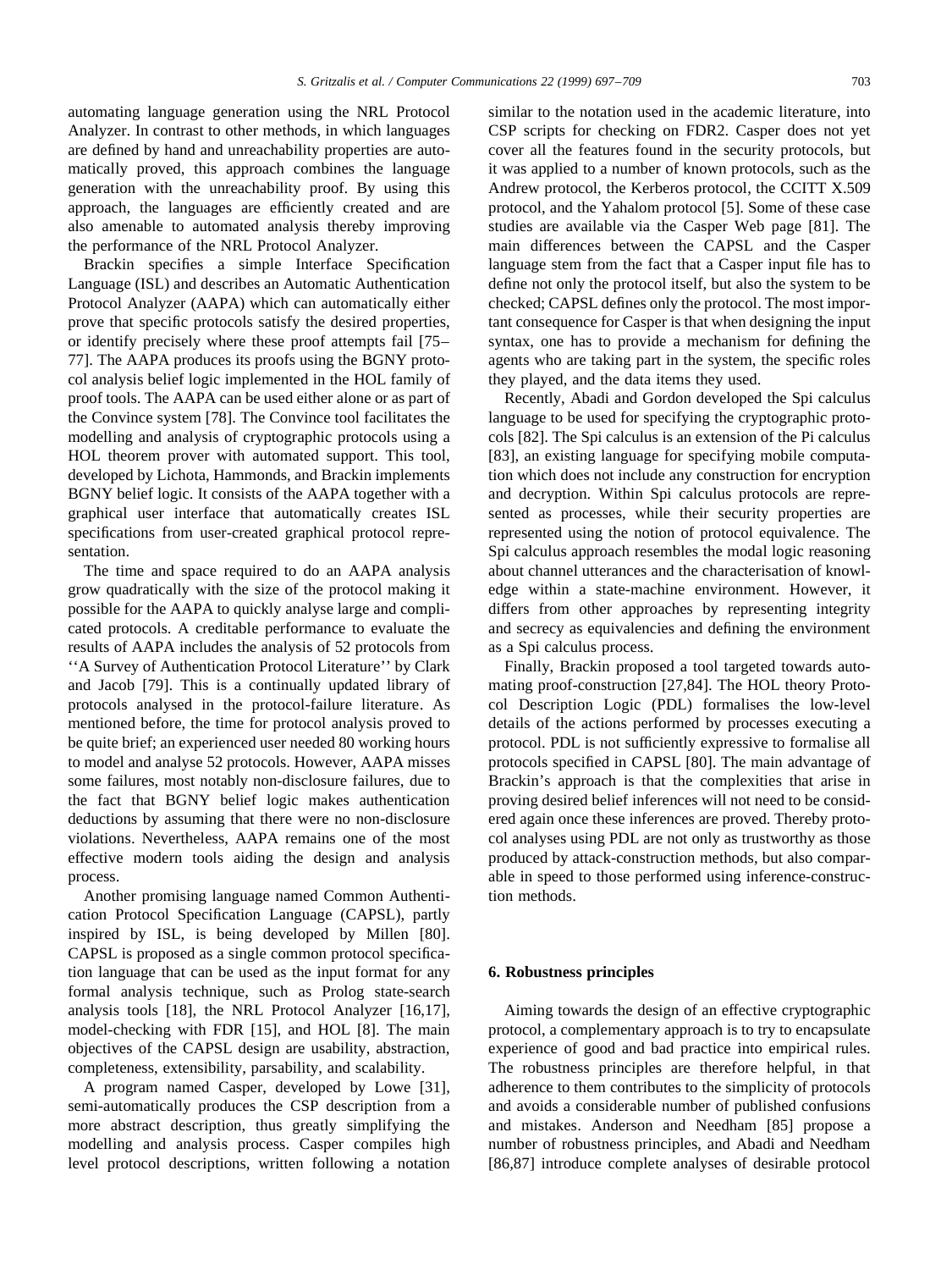properties and relevant limitations. Some of them are mentioned in the following:

- be very clear about the security goals and assumptions;
- be clear about the purpose of encryption (secrecy, authenticity, etc.), do not assume that its use is synonymous with security;
- be careful that your protocol does not make some unexamined assumption about the properties of the underlying cryptographic algorithm;
- be sure to distinguish different protocol runs from each other;
- do not assume that a message you receive has only a particular form, even if you can check this;
- if timestamps are used as freshness guarantees by reference to absolute time, then the difference between local clocks at various machines must be less than the allowable age of a message deemed to be valid; further, the time maintenance mechanism everywhere becomes part of the Trusted Computing Base;
- where the identity of a principal is essential to the meaning of a message, it should be mentioned explicitly in the message;
- sign before encrypting; if a signature is affixed to encrypted data, then one cannot assume that the signer has any knowledge of the data; a third party certainly cannot assume that the signature is authentic, so non-repudiation is lost.

It is remarkable that, in many cases, following one design principle will sometimes lead to violating another. This is almost expected, as we have to deal with empirical rules. In addition, even following all these rules will not guarantee a sound design. Many authors have considered the question of what are appropriate goals in the context of protocol analysis. Accordingly, Boyd [88] reviewed some design goals in authentication protocols and proposed a classification of them: intentional and extensional goals. Intentional goals are generally concerned with ensuring that the protocol runs correctly as specified, while extensional goals are concerned with what the protocol achieves for its participants. It was suggested that attacks should be measured by whether or not they violate extensional specifications even if intentional ones were used to find the attacks in the first place. Boyd proposes a hierarchy of extensional protocol goals which includes the major proposed goals for key establishment. He further demonstrates how these extensional goals can be exploited to motivate design of entity authentication protocols.

Concluding, it is becoming widely accepted that both formal methods and structured design rules must be taken into account in a complementary way during all phases of a protocol design for achieving effective and reliable cryptographic protocols.

## **7. Formal methods for protocol design**

The design of secure cryptographic protocols is a very

complex and difficult process. Until recently, researchers were orientated towards the use of formal methods for the analysis and verification of existing protocols. These methods have proved successful in discovering flaws with existing protocols, sometimes previously unrecognised ones. Criticisms on formal verification include the fact that key distribution protocols, claimed to be secure under BAN logic, have already been broken [89]. Further, BAN-like logics do not prove that a weakness in the protocol implies that the cryptoscheme, on which it is based, can be broken. Therefore, a great deal of doubt remains as to whether any of the existing techniques is sufficient to provide a proof that a given protocol is correct. This situation has a fair analogy in the verification process of general purpose computer programs, in which reliable testing techniques allows us to find many bugs, but will not provide a basis for complete proof of correctness. Therefore, it would be a prudent and mature trend, to design specific methods and implement tools, in order to aid the initial correct design of cryptographic protocols. The incorporation of formal methods into design can be implemented in various ways.

One approach is to develop and use protocol design methodologies that lend themselves to formal method analysis [90]. This is exemplified by the modular design proposed by Heintze and Tygar [91]. Using protocol security reasoning tools and a composition theorem, they can state sufficient conditions for combining two secure protocols to form a new one with similar properties. Based on secret-security and time-security notions they can provide examples of how unmet conditions result in an insecure protocol.

Another approach is based on the development of design principles which are used to develop protocols whose security is easy to evaluate. To satisfy this goal, Gong and Syverson propose the notion of fail-stop protocols [92]. The main idea was derived from an earlier work where they proposed the concept of a fail-stop processor, which, when failing, stops before any effect is visible to the outside environment [93]. Similarly, a fail-stop protocol halts in response to active attacks interfering with the protocol execution. Given such a protocol, its security analysis involves only the examination of possible passive attacks such as eavesdropping. It is, therefore, much easier to conclude whether the secrecy assumption can be violated. The suggested proof methodology for a fail-stop protocol comprises three phases: the verification that the protocol is fail-stop, the validation of the secrecy assumption, and the application of BAN-like logics. The proposed methodology applies the BAN-like logics because even for a failstop protocol, the residue from its execution may be useful to an attacker [55]. Another encouraging point for this methodology is that the specifications offail-stop protocols satisfy some of the main prudent engineering principles from Refs. [86,87]. Accordingly, the GNY logic is used to analyse a fail-stop protocol the proof complexity can be dramatically reduced. According to the researcher's team investigation, many existing protocols proved to be fail-stop [92]; therefore the new notions are not too limiting.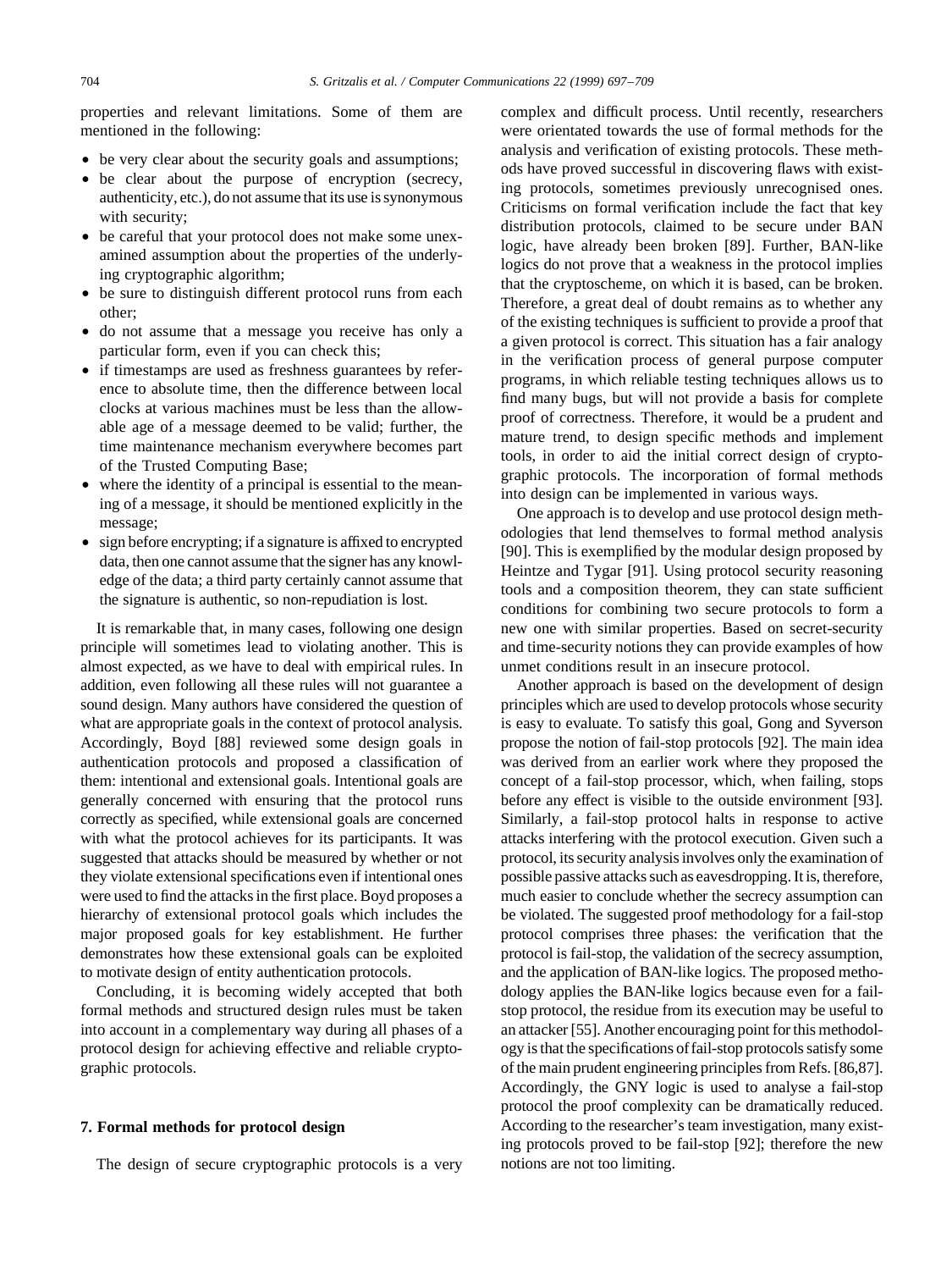The most prominent approach in this area seems to be the layered approach proposed by Meadows [90]. This approach can be used together with Heintze and Tygar's approach [91]. It is based on a stack of models at different levels of abstraction. As a first step, the protocol designer uses a relatively abstract model to construct and verify the security protocol. If this protocol is correct at the top layer, the designer focuses on a more detailed model which refines the abstract one. The repeated execution of this process leads to the final production of a detailed specification. Much of the existing work on requirements specifications [11] has this specific flavour. For the application of BAN logic [94], the approach is based on a parser that translates members of a limited class of protocol specifications into BAN logic.

Within this framework, Rudolph introduces an approach for designing an abstract model for cryptographic protocols that can be used as the top layer of a layered design method [95]. The main idea of Rudolph is the usage of Asynchronous Product Automata. The whole design process starts with a relatively abstract model at the top layer and ends in a refined specification that can be proved to be an implementation of the top level. This model reaches a higher level of abstraction than the model presented in the work of Heintze and Tygar [91] through the use of logical secure channels instead of encryption.

The notion of channels is also utilised by Buttyan, Staamann, and Wilhelm to present a simple logic for authentication protocol design [96]. These channels are abstract views of various types of secure communication links between principals. The way channels are used is similar to how the Pi-calculus channel primitives are used in the Spi-calculus paper [82]. The proposed Simple Logic preserves the simplicity of BAN logic and adopts some concepts from GNY logic. It consists of a language and a small number of inference rules. The language is used to describe assumptions, events, and the protocol goals. The inference rules are used to derive new statements about the system. The goal of the analysis is to construct a witnessing deduction, which is a derivation of the goals from the assumptions and the formal protocol description. The protocol is correct in the case where such a deduction exists. The lack of a witnessing deduction means that the protocol may not be correct. The main advantage of this approach is the fact that in this logic encryption and keys are replaced by channels with various access restrictions. This abstraction makes the logic compact because the cryptographic operations that are usually used in authentication protocols can all be described with a uniform notation. Furthermore, channels enable thinking about protocols at a high abstraction level without being concerned with the implementation details. Thus this logic can be used for constructing protocols at the first place rather than verifying existing protocols. For this reason they proposed synthetic rules derived from the logic, that can be used by designers to construct protocols in a systematic way.

Boyd and Mao proposed another technique for designing

key exchange protocols [97] which are guaranteed to be correct in the sense that a specified security criterion will not be violated if protocol principals act correctly. This technique is developed from basic cryptographic properties that can be expected to be held by a variety of cryptographic algorithms. Protocols can be developed abstractly and any particular type of algorithm that possesses the required property can then be used in a concrete implementation.

Gollmann [98] suggests that the design of authentication protocols has proven to be error prone partly due to a language problem. The objectives of entity authentication are usually given in terms of human encounters, while we actually implement the message passing protocols. The author proposes various translations of the high level objectives into a language appropriate for communication protocols.

Several researchers believe that in the near future, more effort will be spent on designing secure protocols and less on formal verifications. As expected, this trend has received criticism similar in nature to that expressed towards the use of formal methods in program design and implementation [99]. Specifically, Meadows argues [90] that design specifications do not guarantee that protocols will meet security goals that were not foreseen by the design approach, that the protocols designed are sometimes impractical, and that—due to the imprecision of design principles—flawed protocols may in any case be designed.

## **8. Conclusions**

We presented an overview of the modern trends in the application of formal methods for the analysis and verification of cryptographic protocols. The three method families we described are useful at various levels of abstraction. The more abstract models can be used efficiently at earlier points in the design stage, when implementation details have not yet been decided. A protocol analysis toolkit-based usage scenario can be described as follows [24,25,90]: initially, use an inference-construction method, like BAN, to determine what the role of each message of a protocol should be and to ensure freshness properties; then, use an attackconstruction method, like NRL Protocol Analyzer, for finding simple attacks quickly; and finally, utilise a proofconstruction method to investigate the deeper properties with a modest amount of effort.

Further, some areas where current research is conducted have emerged. Bolignano is working towards investigating the use of his approach in the context of an ITSEC evaluation. Another interesting research direction is the investigation of the potential integration of methods like the NRL Protocol Analyzer and the Interrogator model within the methodology of fail-stop protocols in the cases of protocols that do not satisfy the fail-stop requirements [100]. To ease and extend the use of the Mur $\phi$  tool, it would be useful to achieve automatic translation of a higher-level protocol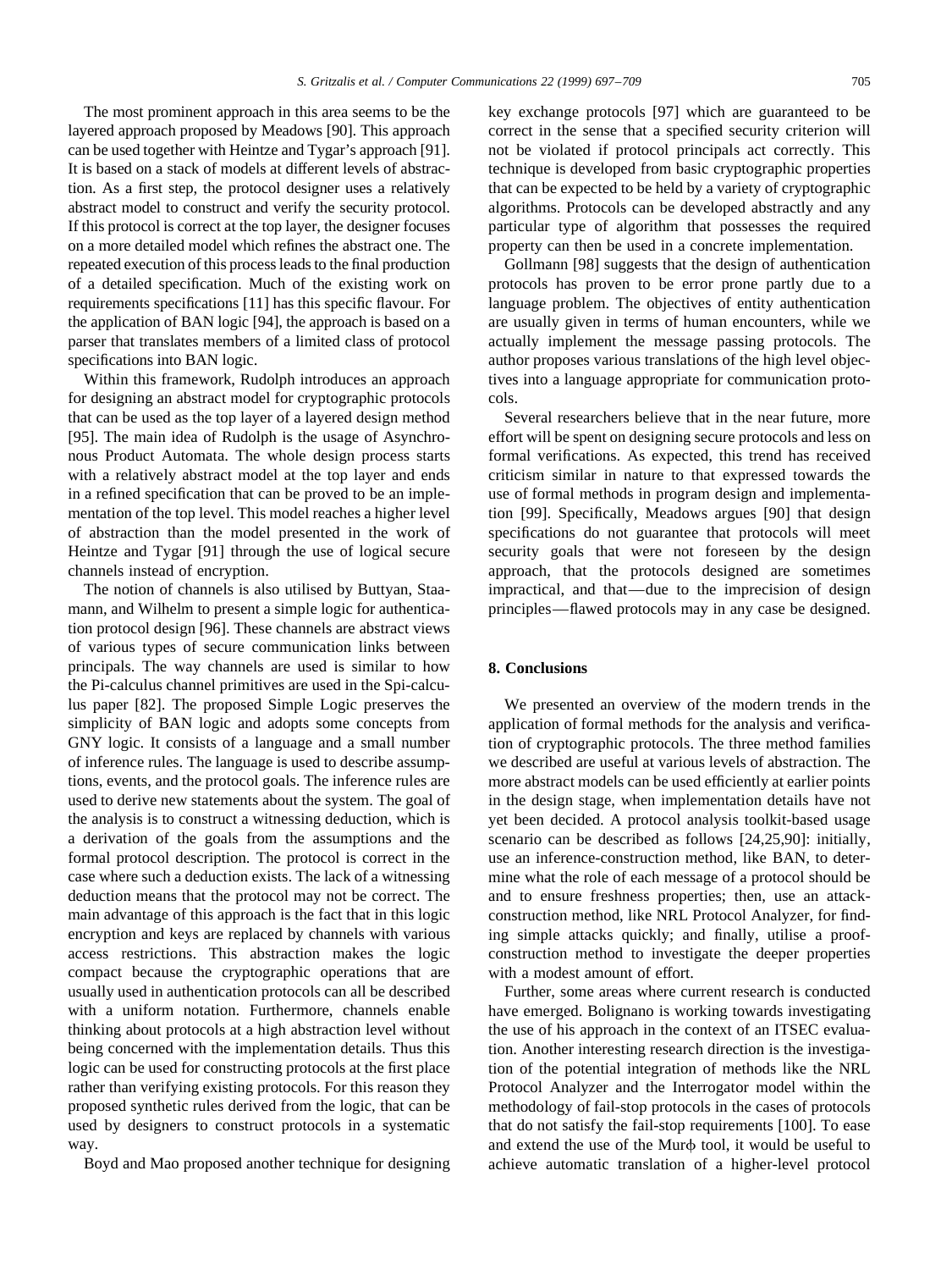specification language such as CAPSL into Mur<sub>d</sub> and combine analyses using exhaustive finite-state analysis and formal logic methods.

Moreover, the research community is also working towards developing tools that take easy-to-write specifications of protocols and the expected properties and quickly perform formal analyses checking for failures of these protocols to achieve their desired properties. AAPA [75] and CAPSL [80] seem to be the most promising approaches to bridge the gap between the typical informal presentations of protocols given in research articles and the precise characterisations required to conduct formal analysis. Representative research and development attempts for designing effective tools, include the work of Brackin for a new, currently unnamed, protocol analysis tool which, unlike AAPA, will use CAPSL rather than ISL as its input language and use the Protocol Description Language as the basis for its proofs. In addition, the co-operation of Millen, Meadows, and Brackin has resulted in a—yet unpublished—multi-purpose CAPSL translator [84]. This translator will be able to translate CAPSL protocol specifications into a HOL theory to be used with PDL, into input of the NRL Protocol Analyzer, or into human-readable algorithm descriptions.

An interesting research trend, lies in the fact that many current activities use formal methods for analysing and verifying modern protocols and protocol suites to be used in the commercial world. These suites consist of a set of single protocols which interact with each other causing, previously unknown, potential vulnerabilities. Within this context, Brackin describes how the AAPA works to formally analyse two large commercial protocols [101]: the main- and coinsequence protocols developed by CyberCash, Inc., Mur $\phi$ was used in order to analyse the SSL 3.0—a *de facto* standard for achieving secure Internet communication—handshake protocol [102], and Paulson's Inductive method has been applied [103] to analyse the descendant of SSL 3.0, known as TLS Internet Protocol. Recently, Paulson's Inductive method has also been exploited [104,105] to formalise Kerberos version IV, a real-world timestamp-based protocol. In this work, a complete formalisation of the whole protocol is achieved, and several guarantees about its entangled operation are proved using the Isabelle theorem prover. Further, Bolignano generalised [106] his earlier approach [25] in order to achieve the verification of electronic payment protocols, such as C-SET and SET. The NRL Protocol Analyzer has also been utilised by Meadows for the analysis and verification [107] of the Internet Key Exchange protocol, IKE (formerly ISAKMP/ Oakley) [108].

Finally, from the security protocol designer's point of view, the research community, working towards developing more effective techniques to *ex*-*ante* design protocols that are guaranteed to be reliable and correct in the first place, has implemented the synthesis approach. Most of the recent research in this area is focused on the application of the

notion of channels in order to effectively implement the layered approach.

## **Acknowledgements**

The authors would like to thank C. Meadows, Naval Research Laboratory, S.H. Brackin, ARCA Systems, Inc., L.C. Paulson, University of Cambridge, C. Boyd, Queensland University of Technology, W. Mao, Hewlett-Packard, and the anonymous referees for their insightful remarks and constructive comments.

#### **References**

- [1] D. Denning, G. Sacco, Timestamps in key distribution protocols, Communications of the ACM 24 (8) (1981) 533–536.
- [2] R. Needham, M. Schroeder, Using encryption for authentication in large networks of computers, Communications of the ACM 21 (12) (1978) 993–999.
- [3] R. Needham, M. Schroeder, Authentication revisited, Operating Systems Review 21 (1) (1987) 7.
- [4] A. Patel, S. O'Connell, A timestamp model for determining realtime communications in intelligent networks, Computer Communications 20 (1997) 211–218.
- [5] M. Burrows, M. Abadi, R. Needham, A logic of authentication, ACM Transactions on Computer Systems 8 (1) (1990) 18–36.
- [6] L. Gong, R. Needham, R. Yahalom, Reasoning about belief in cryptographic protocols Proceedings of the 1990 IEEE Symposium on Security and Privacy, IEEE Computer Society, Silver Spring, MD, 1990 pp. 234–248.
- [7] P. Syverson, P.C. van Oorschot, On unifying some cryptographic protocol logics Proceedings of the 1994 IEEE Computer Security Foundations Workshop VII, IEEE Computer Society, Silver Spring, MD, 1994 pp. 14–29.
- [8] S. Brackin, A HOL extension of GNY for automatically analyzing cryptographic protocols Proceedings of the 1996 IEEE Computer Security Foundations Workshop IX, IEEE Computer Society, Silver Spring, MD, 1996 pp. 62–76.
- [9] V. Kessler, W. Wedel, AUTLOG—an advanced logic of authentication Proceedings of the 1994 IEEE Computer Security Foundations Workshop VII, IEEE Computer Society, Silver Spring, MD, 1994 pp. 90–99.
- [10] P. Syverson, The use of logic in the analysis of cryptographic protocols Proceedings of the 1991 IEEE Computer Security Symposium on Security and Privacy, IEEE Computer Society, Silver Spring, MD, 1991 pp. 156–170.
- [11] P. Syverson, C. Meadows, A logical language for specifying cryptographic protocol requirements Proceedings of the 1993 IEEE Computer Security Symposium on Security and Privacy, IEEE Computer Society, Silver Spring, MD, 1993 pp. 165–177.
- [12] S. Gritzalis, The BAN logic for the analysis of authentication protocols in distributed systems: a review, in: Proceedings of the 1st meeting of the IKAROS Greek Computer Society's human network for the Security, Quality, and Reliability in Information and Communication Technologies, 1996 (in Greek).
- [13] D. Dolev, A. Yao, On the security of public key protocols, IEEE Transactions on Information Theory 29 (2) (1983) 198–208.
- [14] R. Kemmerer, Analyzing encryption protocols using formal verification techniques, IEEE Journal on Selected Areas in Communications 7 (4) (1989) 448–457.
- [15] G. Lowe, Breaking and fixing the Needham-Schroeder public-key protocol using FDR Proceedings of TACAS, Springer, Berlin, 1996 pp. 147–166.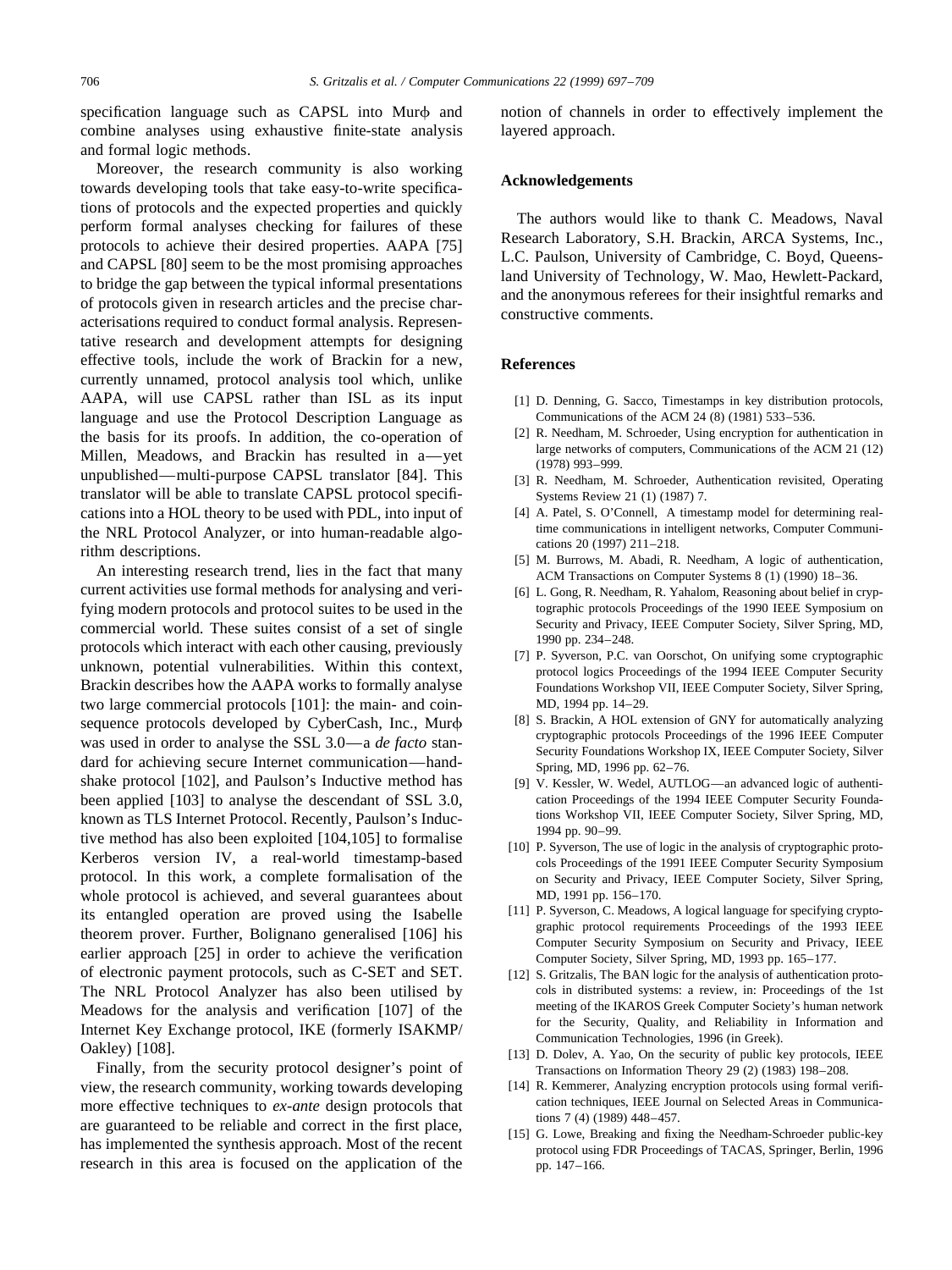- [16] C. Meadows, Applying formal methods to the analysis of a keymanagement protocol, Journal of Computer Security 1 (1992) 5–35.
- [17] C. Meadows, The NRL protocol analyzer: an overview, Journal of Logic Programming 26 (2) (1996) 113–131.
- [18] J. Millen, The interrogator model Proceedings of the 1995 IEEE Symposium on Security and Privacy, IEEE Computer Society, Silver Spring, MD, 1995 pp. 251–260.
- [19] J.C. Mitchell, M. Mitchell, U. Stern, Automated analysis of cryptographic protocols using Mur $\phi$  Proceedings of the 1997 IEEE Symposium on Security and Privacy, IEEE Computer Society, Silver Spring, MD, 1997 pp. 141–151.
- [20] A.W. Roscoe, Modelling and verifying key-exchange protocols using CSP and FDR Proceedings of the 1995 IEEE Computer Security Foundations Workshop IIX, IEEE Computer Society, Silver Spring, MD, 1995 pp. 98–107.
- [21] D. Sidhu, Authentication protocols for computer networks, Computer Networks and ISDN Systems 11 (1986) 297–310.
- [22] V. Varadharajan, Verification of network security protocols, Computers and Security 8 (1989) 693–708 Elsevier Advanced Technology.
- [23] E. Snekkenes, Formal Specification and Analysis of Cryptographic Protocols, PhD thesis, University of Oslo, Norway, 1995.
- [24] L. Paulson, Proving properties of security protocols by induction Proceedings of the IEEE Computer Security Foundations Workshop X, IEEE Computer Society, Silver Spring, MD, 1997 pp. 70–83.
- [25] D. Bolignano, An approach to the formal verification of cryptographic protocols Proceedings of the Third ACM Conference on Computer and Communications Security, ACM, New York, 1996 pp. 106–118.
- [26] L. Paulson, Mechanized proofs for a recursive authentication protocol Proceedings of the IEEE Computer Security Foundations Workshop X, IEEE Computer Society, Silver Spring, MD, 1997 pp. 84– 94.
- [27] S. Brackin, A State-Based HOL Theory of Protocol Failure, ATR 98007, Arca Systems, Inc., 1997, http://www.arca.com/paper.htm.
- [28] J. Scheid, S. Holtsberg, Ina Jo Specification Language Reference Manual, System Development Group, Unisys Corporation, CA, 1988.
- [29] A.W. Roscoe, Developing and verifying protocols in CSP, Proceedings of Mierlo workshop on protocols, TU Eidhoven, 1993.
- [30] A. Roscoe, M. Goldsmith, The perfect spy for model-checking cryptoprotocols, in: Proceedings of the 1997 DIMACS Workshop on Design and Formal Verification of Security Protocols, 1997, http:// dimacs.rutgers.edu/Workshops/Security/.
- [31] G. Lowe, Casper: a compiler for the analysis of security protocols Proceedings of the 1997 IEEE Computer Security Foundations Workshop X, IEEE Computer Society, Silver Spring, MD, 1997 pp. 18–30.
- [32] D.L. Dill, A.J. Drexler, A.J. Hu, C.H. Yang, Protocol verification as a hardware design aid Proceedings of the 1992 IEEE International Conference on Computer Design: VLSI in Computers and Processors, IEEE Computer Society, Silver Spring, MD, 1992 pp. 522– 525.
- [33] M. Tatebayashi, N. Matsuzaki, D. Neuman, Key distribution protocol for digital mobile communication systems Proceedings of CRYPTO '89, Springer, Berlin, 1990 pp. 324–333.
- [34] J. Kohl, B. Neuman, T. Ts'o, The evolution of the Kerberos authentication service ver. 5, in: F. Brazier, D. Johansen (Eds.), Distributed Open Systems, IEEE Computer Society, Silver Spring, MD, 1994 pp. 78–94.
- [35] T. Bolognesi, E. Brinksma, Introduction to the ISO specification language LOTOS, Computer Networks and ISDN Systems 14 (1987) 25–59.
- [36] ISO/IEC Information Processing Systems—Open Systems Interconnection: LOTOS, a Formal Description Technique based on the Temporal Ordering of Observational Behaviour, IS8807, 1989.
- [37] F. Germeau, G. Leduc, Model-based Design and Verification of

security protocols using LOTOS, in: Proceedings of the 1997 DIMACS Workshop on Design and Formal Verification of Security Protocols, 1997, http://dimacs.rutgers.edu/Workshops/Security/.

- [38] J. Guimaraes, J. Boucqueau, B. Macq, OKAPI: a Kernel for Access Control to Multimedia services based on TTPs, in: Proceedings of the 1996 ECMAST European Conference on Multime-dia Applications, Services and Techniques, 1996, pp. 783–798.
- [39] G. Leduc, O. Bonaventure, E. Koerner, L. Leonard, C. Pecheur, D. Zanetti, Specification and Verification of a TTP protocol for the conditional access to services, in: Proceedings of the 12th J. Cartier Workshop on Formal Methods and their applications: Telecommunications, VLSI and Real-Time Computerised Control Systems, 1996.
- [40] A computer-aided design pf a secure registration protocol, in: F. Germeau, G. Leduc (Eds.), Formal Description Techniques and Protocol Specifications, Testing and Verification, FORTE/ PSTV'97, Chapman and Hall, London, 1997, pp. 145.
- [41] C. Ghezzi, R. Kemmerer, ASTRAL: an assertion language for specifying real-time systems, in: Proceedings of the Third European Software Engineering Conference, 1991, pp. 122–146.
- [42] Z. Dang, Using the ASTRAL Model Checker for Cryptographic Protocol Analysis, in: Proceedings of the 1997 DIMACS Workshop on Design and Formal Verification of Security Protocols, 1997, http://dimacs.rutgers.edu/Workshops/Security/.
- [43] G. Lowe, Towards a completeness result for model checking of security protocols Proceedings of the IEEE Computer Security Foundations Workshop XI, IEEE Computer Society, Silver Spring, MD, 1998 pp. 96–105.
- [44] J. Millen, S. Clark, S. Freedman, The interrogator: protocol security analysis, IEEE Transactions on Software Engineering 13 (2) (1987).
- [45] G. Simmons, How to selectively broadcast a secret Proceedings of the 1985 IEEE Symposium on Security and Privacy, IEEE Computer Society, Silver Spring, MD, 1985.
- [46] J. Burns, C. Mitchell, A security scheme for resource sharing over a network, Computers and Security 19 (1990) 67–76.
- [47] R. Kemmerer, C. Meadows, J. Millen, Three Systems for Cryptographic Protocol Analysis 7 (2) (1994) 79–130.
- [48] C. Meadows, Language generation and verification in the NRL protocol analyzer Proceedings of the 1996 IEEE Computer Security Foundation Workshop IX, IEEE Computer Society, Silver Spring, MD, 1996 pp. 48–61.
- [49] CCITT CCITT X.509, The Directory—An Authentication Framework, 1988.
- [50] J. Millen, C. Neuman, J. Schiller, J. Saltzer, Kerberos Authentication and Authorization system, Project Athena Technical Plan, Section E.2.1, M.I.T., MA, 1987.
- [51] D. Otway, O. Rees, Efficient and timely mutual authentication, ACM Operating Systems Review 21 (1) (1987) 8–10.
- [52] G. Pal, Verification of the iKP family of secure electronic payment protocols, 1996, http://web.mit.edu/gnpal/www/ikp/verify\_ikp.html.
- [53] S.P. Shieh, W.H. Yang, An authentication and key distribution system for open network systems, ACM Operating Systems Review 30 (2) (1996) 32–41.
- [54] A. Liebl, Authentication in distributed systems: a bibliography, ACM Operating Systems Review 27 (4) (1993) 31–41.
- [55] D. Nessett, A critique of the BAN logic, ACM Operating Systems Review 24 (2) (1990) 35–38.
- [56] E. Snekkenes, Exploring the BAN approach to protocol analysis Proceedings of the IEEE Computer Security Foundations Workshop IV, IEEE Computer Society, Silver Spring, MD, 1991 pp. 171–181.
- [57] W. Mao, C. Boyd, Towards formal analysis of security protocols Proceedings of the 1993 IEEE Computer Security Foundations Workshop VI, IEEE Computer Society, Silver Spring, MD, 1993 pp. 147–158.
- [58] W. Mao, An augmentation of BAN-like logics Proceedings of the 1995 IEEE Computer Security Foundations Workshop VIII, IEEE Computer Society, Silver Spring, MD, 1995 pp. 44–56.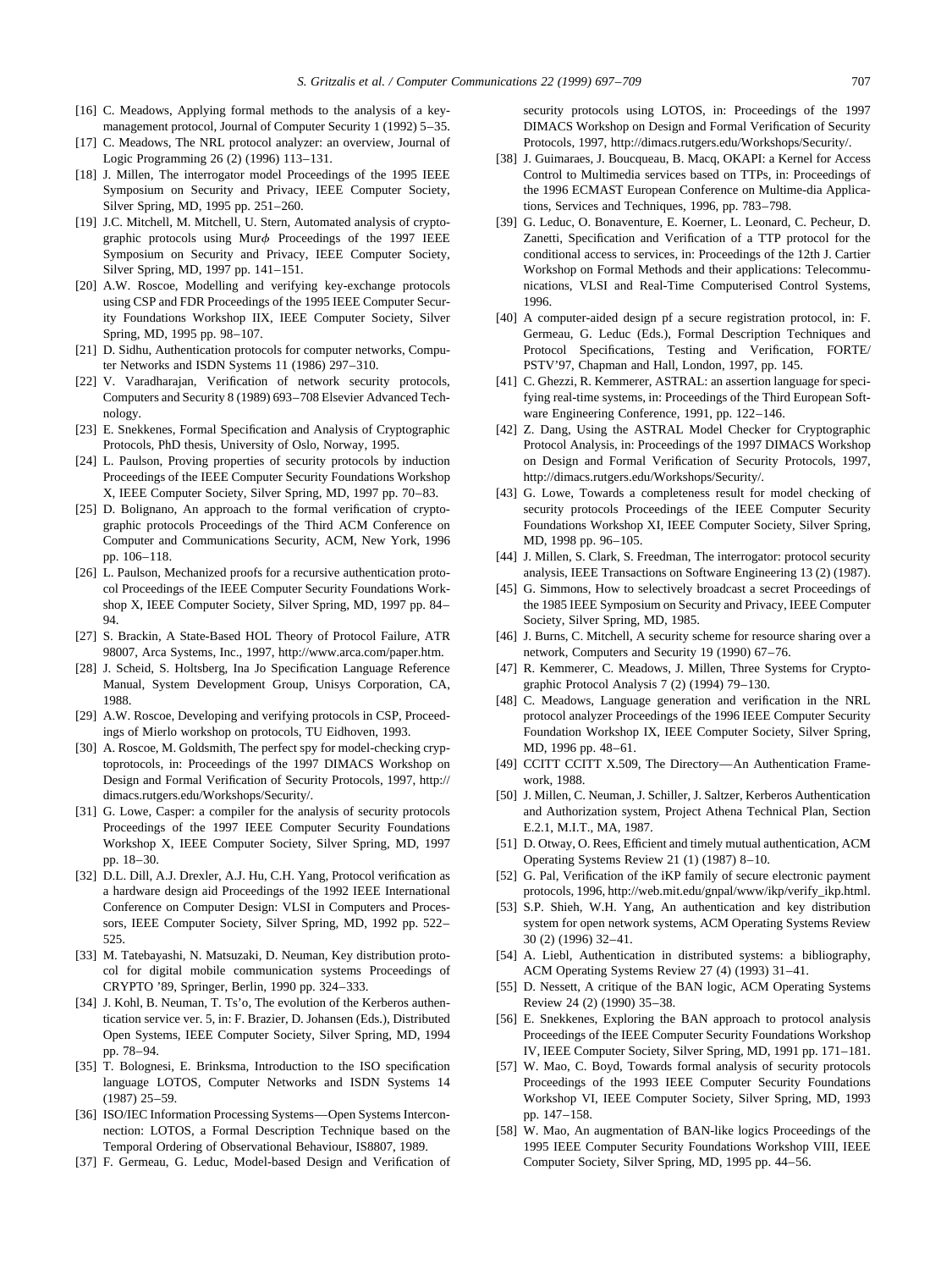- [59] P. Syverson, Relating two models of computation for security protocols, in: Proceedings of the 1998 LICS Workshop on Formal Methods and Security Protocols, 1998, http://www.cs.bell-labs.com/who/ nch/fmsp/program.html.
- [60] P.C. van Oorschot, Extending cryptographic logics of belief to key agreement protocols Proceedings of the First ACM Conference on Computer and Communications Security, ACM, New York, 1993 pp. 232–243.
- [61] R. Anderson, A second generation wallet, ESORICS'92 Proceedings of the Second European Symposium on Research in Computer Security, Springer, Berlin, 1992 pp. 411–418.
- [62] M. Gordon, T. Melham, Introduction to HOL: A Theorem Proving Environment for Higher Order Logic, Cambridge University Press, Cambridge, 1993.
- [63] M. Abadi, M. Tuttle, A semantics for a logic of authentication Proceedings of the Tenth ACM Symposium on Principles of Distributed Computing, ACM, New York, 1991 pp. 201–216.
- [64] R. Kailar, Reasoning about accountability in protocols for electronic commerce Proceedings of the 1995 IEEE Symposium on Security and Privacy, IEEE Computer Society, Silver Spring, MD, 1995 pp. 236–250.
- [65] V. Kessler, H. Neumann, A sound logic for analysing electronic commerce protocols, ESORICS'98 Proceedings of the Fifth European Symposium on Research in Computer Security, Springer, Berlin, 1998 pp. 345–360.
- [66] G. Wedel, V. Kessler, Formal semantics for authentication logics, ESORICS'96 Proceedings of the Fourth European Symposium on Research in Computer Security, Springer, Berlin, 1996 pp. 219–241.
- [67] B. Barras, S. Boutin, C. Cornes, J. Courant, J.C. Filliatre, E. Gimenec, H. Herbelin, G. Huet, P. Manoury, C. Munoz, C. Murthy, C. Parent, C. Paulin-Mohring, A. Saibi, B. Werner, The Coq Proof Assistant Reference Manual, version 6.1., Project Coq, INRIA-Rocqunecourt and CNRS-Ens Lyon, 1996.
- [68] L. Paulson, Isabelle: A Generic Theorem Prover Proceedings LNCS 828, Springer, Berlin, 1994.
- [69] S. Schneider, Verifying authentication protocols with CSP Proceedings of the IEEE Computer Security Foundations Workshop X, IEEE Computer Society, Silver Spring, MD, 1997 pp. 3–17.
- [70] S. Schneider, Formal analysis of a non-repudiation protocol Proceedings of the IEEE Computer Security Foundations Workshop XI, IEEE Computer Society, Silver Spring, MD, 1998 pp. 54–65.
- [71] J. Zhou, D. Gollmann, A fair non-repudiation protocol Proceedings of the 1996 IEEE Symposium on Security and Privacy, IEEE Computer Society, Silver Spring, MD, 1996 pp. 55–61.
- [72] F. Fabrega, J. Herzog, J. Guttman, Strand spaces: why is a security protocol correct Proceedings of the 1998 IEEE Symposium on Security and Privacy, IEEE Computer Society, Silver Spring, MD, 1998 pp. 160–171.
- [73] F. Fabrega, J. Herzog, J. Guttman, Honest ideals on strand spaces Proceedings of the IEEE Computer Security Foundations Workshop XI, IEEE Computer Society, Silver Spring, MD, 1998 pp. 66–77.
- [74] F. Fabrega, J. Herzog, J. Guttman, Strand space pictures, in: Proceedings of the 1998 Workshop on Formal Methods and Security Protocols, 1998, http://www.cs.bell-labs.com/who/nch/fmsp/ program.html.
- [75] S. Brackin, An interface specification language for automatically analyzing cryptographic protocols Proceedings of the 1997 Symposium on Network and Distributed System Security, IEEE Computer Society, Silver Spring, MD, 1997 pp. 40–51.
- [76] S. Brackin, Automatic Formal Analyses of Cryptographic Protocols, Arca Systems, Inc., 1997, http://www.arca.com/paper.htm.
- [77] S. Brackin, Automatic formal analyses of cryptographic protocols Proceedings of the 19th National Conference on Information Systems Security, MD, IEEE, New York, 1996.
- [78] R. Lichota, G. Hammonds, S. Brackin, Verifying the correctness of cryptographic protocols using convince Proceedings of the 12th

IEEE Computer Security Applications Conference, IEEE Computer Society, Silver Spring, MD, 1996 pp. 117–128.

- [79] S. Brackin, Evaluating and improving protocol analysis by automatic proof Proceedings of the IEEE Computer Security Foundations Workshop XI, IEEE, New York, 1998 pp. 138–152.
- [80] J. Millen, CAPSL—Common Authentication Protocol Specification Language, 1997, http://www.mitre.org/research/capsl.
- [81] G. Lowe, Casper: A Compiler for the Analysis of Security Protocols, 1996, http://www.mcs.le.ac.uk/7sim;glowe/Security/Casper/ index.html.
- [82] M. Abadi, A. Gordon, A calculus for cryptographic protocols: the Spi calculus Proceedings of the Fourth ACM Conference on Computers and Communications Security, ACM, New York, 1997 pp. 36– 47.
- [83] R. Milner, J. Parrow, D. Walker, A calculus of mobile processes, Information and Computation 00 (1992) 1–77.
- [84] S. Brackin, A HOL formalisation of CAPSL semantics, in: Proceedings of the 21st National Information Systems Security Conference, 1998.
- [85] Programming satan's computer, in: R. Anderson, R. Needham (Eds.), Computer Science Today: Recent Trends and Developments, LNCS 1000, Springer, Berlin, 1995 pp. 426–440.
- [86] M. Abadi, R. Needham, Prudent engineering practice for cryptographic protocols Proceedings of the 1994 IEEE Symposium on Security and Privacy, IEEE Computer Society, Silver Spring, MD, 1994 pp. 122–136.
- [87] P. Syverson, Limitations on design principles for public key protocols Proceedings of the 1996 IEEE Symposium on Security and Privacy, IEEE Computer Society, Silver Spring, MD, 1996 pp.  $62 - 72$
- [88] C. Boyd, Towards extensional goals in authentication protocols, in: Proceedings of the 1997 DIMACS Workshop on Design and Formal Verification of Security Protocols, 1997, http://dimacs.rutgers.edu/ Workshops/Security.
- [89] Panel: Y. Desmedt (Chair), M. Burmester, J. Millen, Design vs. Verification: Is Verification the Wrong Approach?, in: Proceedings of the 1997 DIMACS Workshop on Design and Formal Verification of Security Protocols, 1997, http://dimacs.rutgers.edu/Workshops/ Security/.
- [90] C. Meadows, Formal verification of cryptographic protocols: a survey, advances in cryptology Proceedings of ASIACRYPT'94, Springer, Berlin, 1995 pp. 133–150.
- [91] N. Heintze, J. Tygar, A model for secure protocols and their compositions Proceedings of the 1994 IEEE Symposium on Security and Privacy, IEEE Computer Society, Silver Spring, MD, 1994.
- [92] L. Gong, P. Syverson, Fail-stop protocols: an approach to designing secure protocols, in: pre-Proceedings of DCCA-5 Fifth International Working Conference on Dependable Computing for Critical Applications, 1995, pp. 45–55.
- [93] R.D. Schlichting, F.B. Schneider, Fail-stop processors: an approach to designing fault-tolerant computing systems, ACM Transactions on Computing Systems 2 (2) (1983) 222–238.
- [94] U. Carlsen, Generating formal cryptographic protocol specifications Proceedings of the 1994 IEEE Computer Society Symposium on Research in Security and Privacy, IEEE Computer Society, Silver Spring, MD, 1994 pp. 137–146.
- [95] C. Rudolph, A formal model for systematic design of key establishment protocols, ACISP'98 Proceedings of the Third Australasian Conference on Information Security and Privacy, Springer, Berlin, 1998 pp. 332–343.
- [96] L. Buttyan, S. Staamann, U. Wilhelm, A simple logic for authentication protocol design Proceedings of the IEEE Computer Security Foundations Workshop XI, IEEE Computer Society, Silver Spring, MD, 1998 pp. 153–162.
- [97] C. Boyd, W. Mao, Designing secure key exchange protocols, ESORICS'94 Proceedings of the Third European Symposium